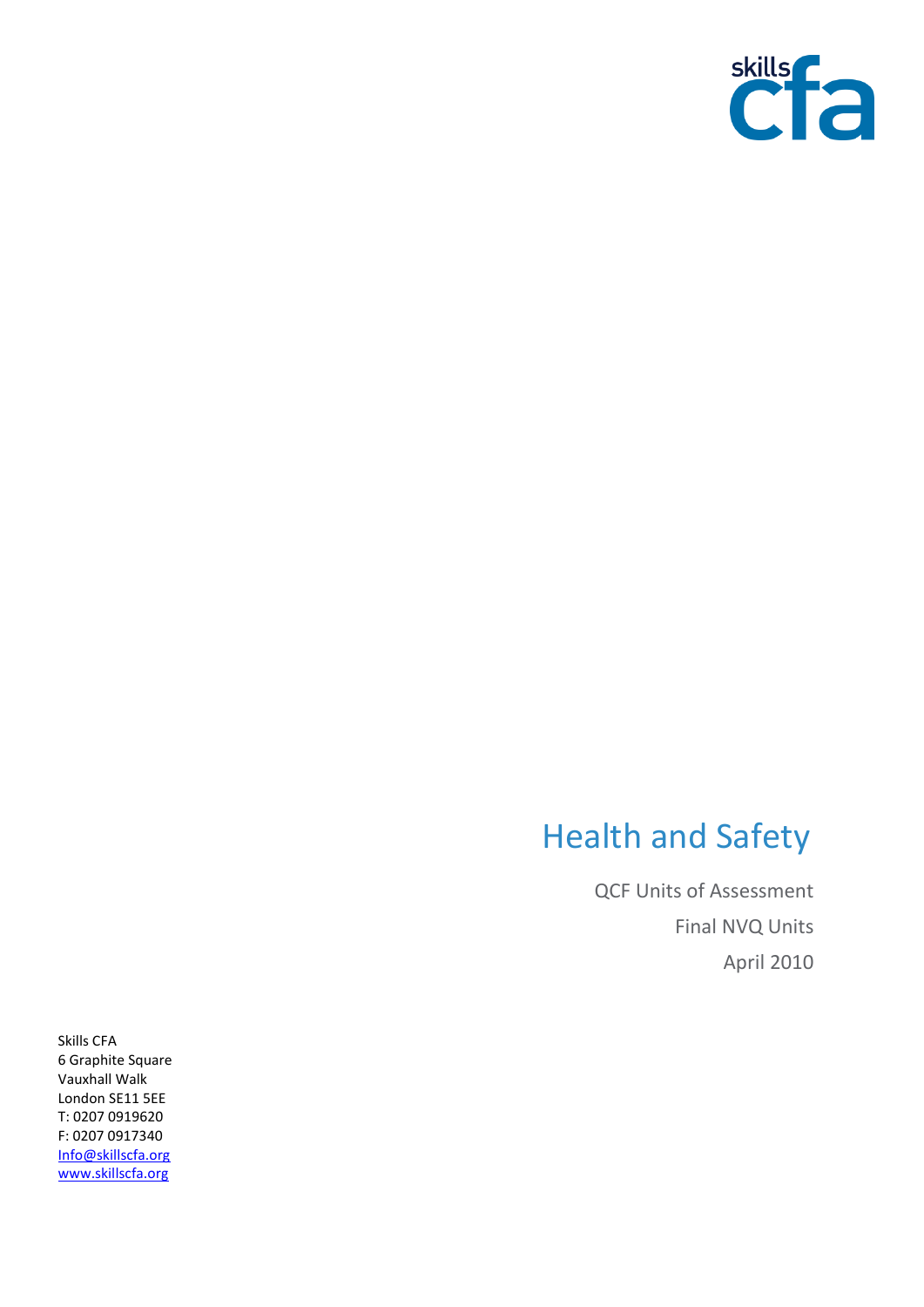

## **Contents**

| No.  | Title                                                                 | Page No. |
|------|-----------------------------------------------------------------------|----------|
| Q113 | Use occupational health and safety guidelines when using<br>keyboards |          |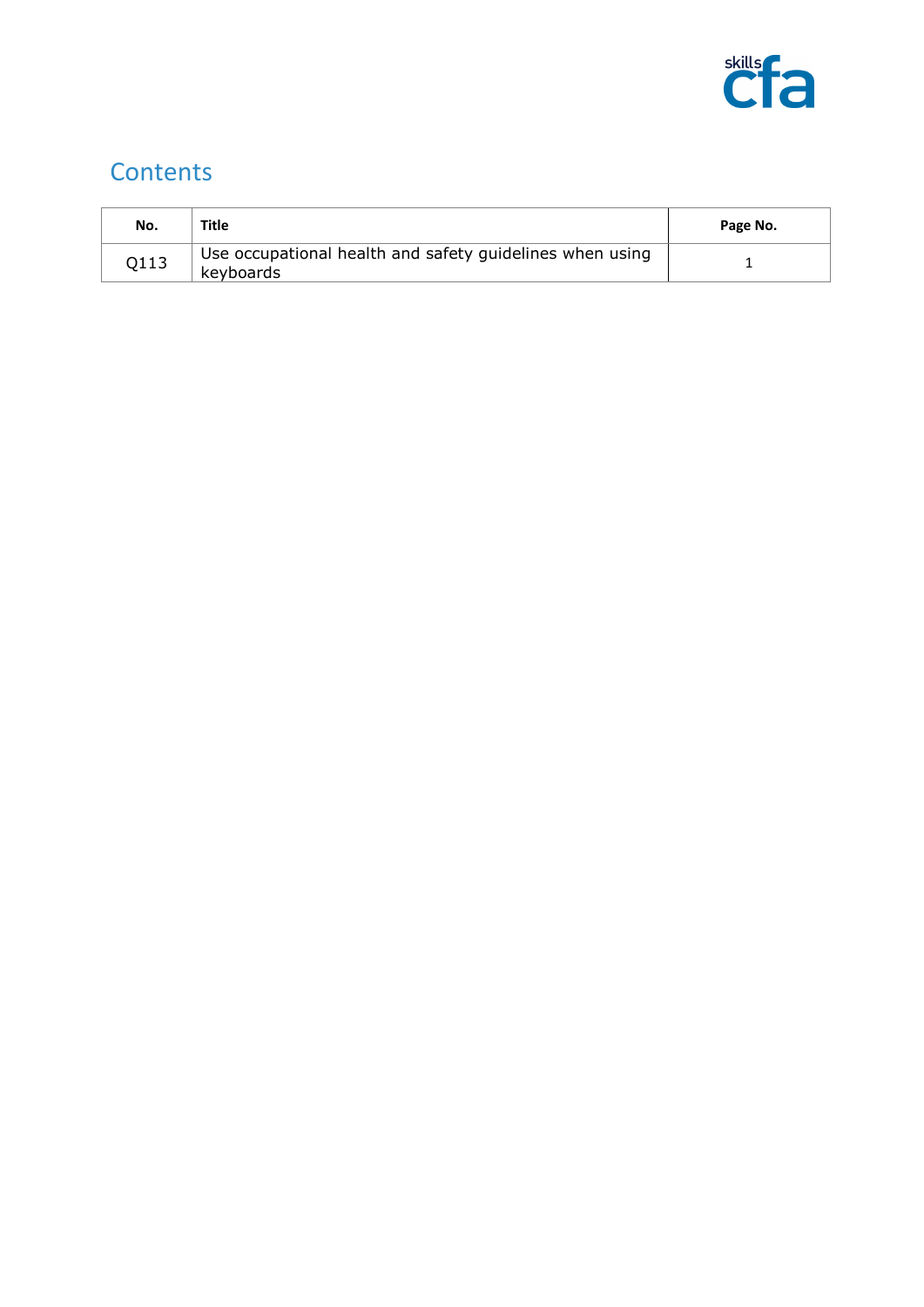

| <b>Title</b>                                                                                                                                 | keyboards  | Use occupational health and safety guidelines when using                                                                                                                                                                                                                                                                                                                                                        |  |
|----------------------------------------------------------------------------------------------------------------------------------------------|------------|-----------------------------------------------------------------------------------------------------------------------------------------------------------------------------------------------------------------------------------------------------------------------------------------------------------------------------------------------------------------------------------------------------------------|--|
| <b>Skills CFA Unit</b><br>No.                                                                                                                | Q113       |                                                                                                                                                                                                                                                                                                                                                                                                                 |  |
| <b>WBA Unit No.</b>                                                                                                                          | T/601/2465 |                                                                                                                                                                                                                                                                                                                                                                                                                 |  |
| <b>Level</b>                                                                                                                                 | 1.         |                                                                                                                                                                                                                                                                                                                                                                                                                 |  |
| <b>Credit Value</b>                                                                                                                          | 2          |                                                                                                                                                                                                                                                                                                                                                                                                                 |  |
| <b>GLH</b>                                                                                                                                   | 20         |                                                                                                                                                                                                                                                                                                                                                                                                                 |  |
| <b>Learning Outcomes</b>                                                                                                                     |            | <b>Assessment Criteria</b>                                                                                                                                                                                                                                                                                                                                                                                      |  |
| The learner will                                                                                                                             |            | The learner can                                                                                                                                                                                                                                                                                                                                                                                                 |  |
| 1. Understand the purpose of<br>occupational health and safety<br>procedures when using keyboards<br>and workstation care and<br>maintenance |            | 1.1 State occupational health and<br>safety guidelines in relation to<br>using keyboards<br>1.2 Explain the purpose of following<br>occupational health and safety<br>guidelines for using keyboards<br>1.3 Describe how to position fingers,<br>wrists, forearms and back in<br>relation to the equipment being<br>used<br>1.4 Describe procedures for workstation<br>care and maintenance                     |  |
| 2. Be able to use occupational health<br>and safety guidelines                                                                               |            | 2.1 Demonstrate correct positioning of<br>fingers, wrists, forearms and back<br>in relation to the equipment being<br>used<br>2.2 Follow procedures for workstation<br>care and maintenance<br>2.3 Follow occupational health and<br>safety guidelines for using<br>keyboards<br>2.4 Use techniques to prevent<br>repetitive strain syndrome in<br>accordance with occupational<br>health and safety guidelines |  |

| <b>Additional Information about the unit</b>                                                                                                                     |                                                                                                                                            |  |  |
|------------------------------------------------------------------------------------------------------------------------------------------------------------------|--------------------------------------------------------------------------------------------------------------------------------------------|--|--|
| Unit purpose and aim(s)                                                                                                                                          | This unit is about following occupational<br>health and safety guidelines when using<br>keyboards and workstation care and<br>maintenance. |  |  |
| Unit expiry date                                                                                                                                                 | 31 December 2013                                                                                                                           |  |  |
| Details of the relationship between the<br>unit and relevant national occupational<br>standards or other professional<br>standards or curricula (if appropriate) | <b>Skills CFA</b>                                                                                                                          |  |  |
| Assessment requirements or guidance                                                                                                                              | <b>Assessment Strategy</b>                                                                                                                 |  |  |